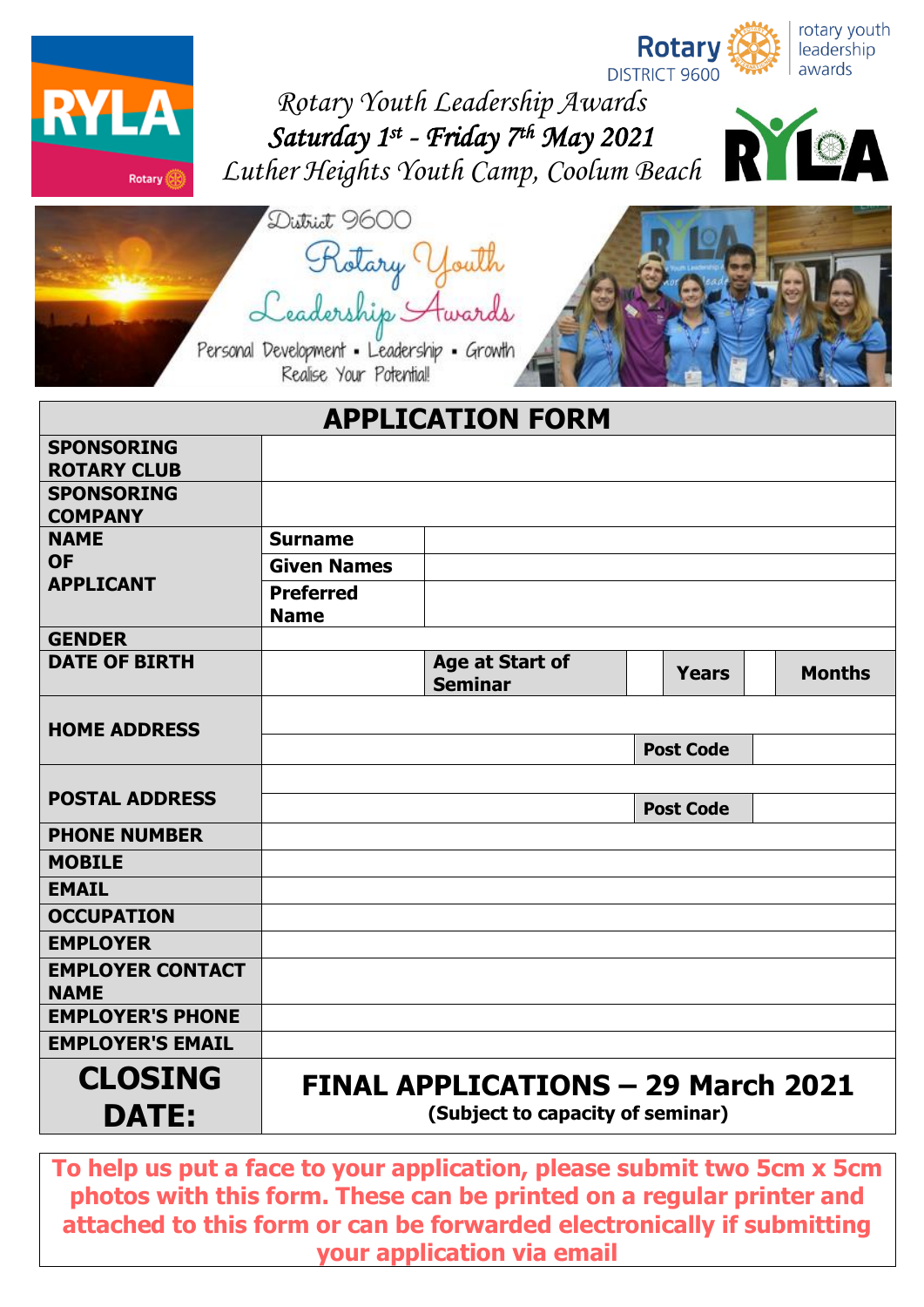|                                                                                                                       |                                         |  |    |    |                                                                                              |    |                                                                                                                                  |    | <b>ABOUT YOU</b> |    |                                                |  |  |        |  |                         |            |  |
|-----------------------------------------------------------------------------------------------------------------------|-----------------------------------------|--|----|----|----------------------------------------------------------------------------------------------|----|----------------------------------------------------------------------------------------------------------------------------------|----|------------------|----|------------------------------------------------|--|--|--------|--|-------------------------|------------|--|
|                                                                                                                       | What are your interests?                |  |    |    |                                                                                              |    |                                                                                                                                  |    |                  |    |                                                |  |  |        |  |                         |            |  |
|                                                                                                                       | e.g. clubs, hobbies etc.                |  |    |    |                                                                                              |    |                                                                                                                                  |    |                  |    |                                                |  |  |        |  |                         |            |  |
|                                                                                                                       | What do you hope to achieve             |  |    |    |                                                                                              |    |                                                                                                                                  |    |                  |    |                                                |  |  |        |  |                         |            |  |
|                                                                                                                       | from the RYLA Seminar?                  |  |    |    |                                                                                              |    |                                                                                                                                  |    |                  |    |                                                |  |  |        |  |                         |            |  |
|                                                                                                                       |                                         |  |    |    |                                                                                              |    | <b>My T-Shirt Size is (circle)</b>                                                                                               |    |                  |    |                                                |  |  |        |  |                         |            |  |
|                                                                                                                       | <b>FEMALE: 8</b>                        |  | 10 | 12 | 14                                                                                           | 16 | 18<br>20                                                                                                                         | 22 |                  | 24 | MALE: S M                                      |  |  | XL XXL |  |                         | XXXL XXXXL |  |
| Would you like to be kept informed about Rotaract $-$ A Rotary based<br>Community Service Organisation for 18 - 30yrs |                                         |  |    |    |                                                                                              |    |                                                                                                                                  |    |                  |    |                                                |  |  |        |  |                         |            |  |
|                                                                                                                       |                                         |  |    |    |                                                                                              |    | Yes, please give my details to Rotaract so they can keep me informed of their activities.                                        |    |                  |    |                                                |  |  |        |  |                         |            |  |
|                                                                                                                       | No thank you.                           |  |    |    |                                                                                              |    |                                                                                                                                  |    |                  |    |                                                |  |  |        |  |                         |            |  |
|                                                                                                                       |                                         |  |    |    |                                                                                              |    | RYLA SEMINAR CONTRACT                                                                                                            |    |                  |    |                                                |  |  |        |  |                         |            |  |
|                                                                                                                       |                                         |  |    |    |                                                                                              |    |                                                                                                                                  |    |                  |    |                                                |  |  |        |  |                         |            |  |
|                                                                                                                       |                                         |  |    |    |                                                                                              |    | of RYLA. I agree to attend the RYLA Seminar and to abide by the seminar regulations, including:                                  |    |                  |    | will be 18 years of age, or older at the start |  |  |        |  |                         |            |  |
|                                                                                                                       |                                         |  |    |    |                                                                                              |    | $\checkmark$ Travel by RYLA's arranged Bus to/from the RYLA Seminar                                                              |    |                  |    |                                                |  |  |        |  |                         |            |  |
|                                                                                                                       |                                         |  |    |    |                                                                                              |    | $\checkmark$ Participate fully in the seminar 0600 - 2300 each day from                                                          |    |                  |    |                                                |  |  |        |  |                         |            |  |
|                                                                                                                       |                                         |  |    |    |                                                                                              |    | Saturday 1st - Friday 7th May 2021                                                                                               |    |                  |    |                                                |  |  |        |  |                         |            |  |
|                                                                                                                       |                                         |  |    |    |                                                                                              |    |                                                                                                                                  |    |                  |    |                                                |  |  |        |  |                         |            |  |
| Leave:                                                                                                                |                                         |  |    |    |                                                                                              |    | I will not seek any concession or non-attendance from any part of the program.<br><b>WORKING? Ensure you have Leave approved</b> |    |                  |    |                                                |  |  |        |  |                         |            |  |
|                                                                                                                       |                                         |  |    |    |                                                                                              |    | STUDYING/UNI? Ensure study/exams are not during RYLA                                                                             |    |                  |    |                                                |  |  |        |  |                         |            |  |
|                                                                                                                       | <b>Awardee</b>                          |  |    |    |                                                                                              |    |                                                                                                                                  |    |                  |    |                                                |  |  | Dated: |  |                         |            |  |
|                                                                                                                       | <b>Signature</b>                        |  |    |    |                                                                                              |    |                                                                                                                                  |    |                  |    |                                                |  |  |        |  |                         |            |  |
|                                                                                                                       |                                         |  |    |    |                                                                                              |    | <b>ENDORSING ROTARY CLUB INFORMATION (For Admin Use Only)</b>                                                                    |    |                  |    |                                                |  |  |        |  |                         |            |  |
|                                                                                                                       | <b>Rotary Club Of</b>                   |  |    |    |                                                                                              |    |                                                                                                                                  |    |                  |    |                                                |  |  |        |  |                         |            |  |
|                                                                                                                       |                                         |  |    |    |                                                                                              |    | <b>Club President or Youth Director Name</b>                                                                                     |    |                  |    |                                                |  |  |        |  |                         |            |  |
|                                                                                                                       | <b>Signature and Date</b>               |  |    |    |                                                                                              |    |                                                                                                                                  |    |                  |    |                                                |  |  | Dated: |  |                         |            |  |
|                                                                                                                       | <b>Contact Phone Number &amp; Email</b> |  |    |    |                                                                                              |    |                                                                                                                                  |    |                  |    |                                                |  |  |        |  |                         |            |  |
| FEE                                                                                                                   | <b>NOMINATION</b>                       |  |    |    |                                                                                              |    | DISCOUNT: \$900 if paid before 31/12/20<br><b>FEE IS NON-REFUNDABLE AFTER 29/3/21</b>                                            |    |                  |    | \$995.00 PER PARTICIPANT                       |  |  |        |  |                         |            |  |
| FEE                                                                                                                   | <b>CANCELLATION</b>                     |  |    |    |                                                                                              |    | Cancellation of application after 29/03/21 will incur an<br>additional fee (25% of application fee) payable by the               |    |                  |    | participant                                    |  |  |        |  |                         |            |  |
|                                                                                                                       | <b>PAYMENT</b>                          |  |    |    |                                                                                              |    | DIRECT DEPOSIT (preferred): BSB: 084 209 A/C No: 85-383-2749<br><b>REFERENCE: RYLA, Club &amp; Surname of Applicant</b>          |    |                  |    |                                                |  |  |        |  |                         |            |  |
| <b>METHODS:</b><br><b>CHEQUE: Rotary International D9600 Ltd</b>                                                      |                                         |  |    |    |                                                                                              |    |                                                                                                                                  |    |                  |    |                                                |  |  |        |  |                         |            |  |
|                                                                                                                       | <b>RETURNING APPLICATION FORMS</b>      |  |    |    |                                                                                              |    |                                                                                                                                  |    |                  |    |                                                |  |  |        |  |                         |            |  |
|                                                                                                                       | <b>EMAIL TO:</b>                        |  |    |    |                                                                                              |    | Please scan & email Direct Deposit receipt, application form & photos to                                                         |    |                  |    |                                                |  |  |        |  |                         |            |  |
|                                                                                                                       | (OR POST)                               |  |    |    | ryla9600@gmail.com or<br>Mail to: Bruce Lawton, RYLA Treasurer - PO Box 20, NAMBOUR QLD 4560 |    |                                                                                                                                  |    |                  |    |                                                |  |  |        |  |                         |            |  |
|                                                                                                                       |                                         |  |    |    |                                                                                              |    | Should you have any enquires please call                                                                                         |    |                  |    |                                                |  |  |        |  |                         |            |  |
|                                                                                                                       | <b>RYLA Chairperson</b>                 |  |    |    | Greg Beard                                                                                   |    |                                                                                                                                  |    |                  |    | 0434 189 069                                   |  |  |        |  | greg.beard@mater.org.au |            |  |
|                                                                                                                       | <b>District Youth Chair</b>             |  |    |    |                                                                                              |    |                                                                                                                                  |    |                  |    |                                                |  |  |        |  |                         |            |  |
|                                                                                                                       |                                         |  |    |    |                                                                                              |    | Colleen Caruana                                                                                                                  |    |                  |    | 0412 744 038                                   |  |  |        |  | c_caruana@bigpond.com   |            |  |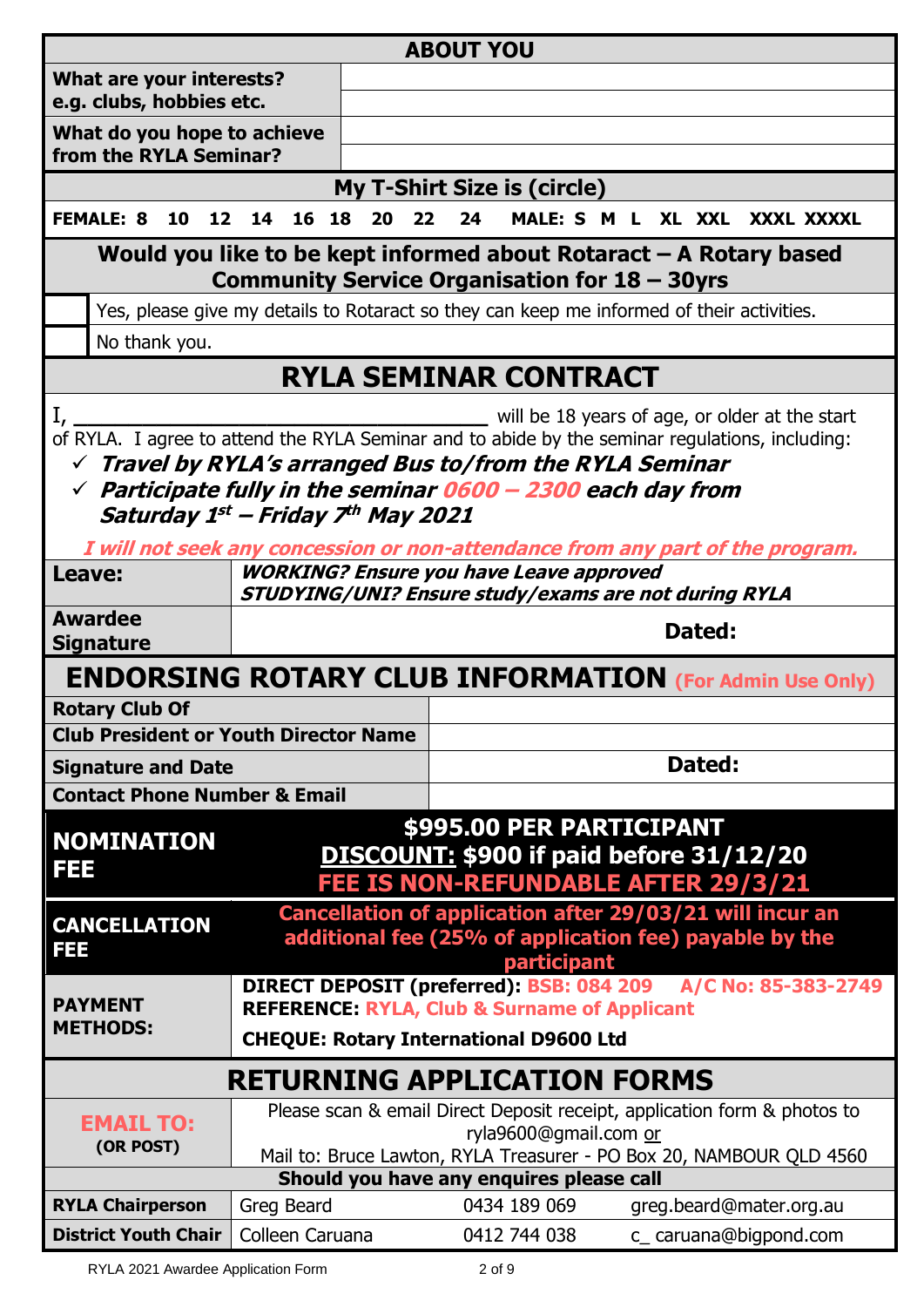

rotary youth Rotary leadership DISTRICT 9600 awards

*Rotary Youth Leadership Awards*

*Saturday 1 st - Friday 7 th May 2021 [Luther Heights Youth Camp,](http://site.lutherheights.org.au/) Coolum Beach*



| <b>MEDICAL CONSENT FORM</b>                                                    |            |  |  |                             |                  |  |  |
|--------------------------------------------------------------------------------|------------|--|--|-----------------------------|------------------|--|--|
| Please note that all information enter on this form is completely confidential |            |  |  |                             |                  |  |  |
| <b>FAMILY NAME</b>                                                             |            |  |  | <b>GIVEN</b><br><b>NAME</b> |                  |  |  |
| <b>DATE OF BIRTH</b>                                                           |            |  |  |                             |                  |  |  |
| <b>NEXT OF KIN CONTACT</b> (Who to contact in case of an emergency)            |            |  |  |                             |                  |  |  |
| <b>FAMILY NAME</b>                                                             |            |  |  | <b>GIVEN</b><br><b>NAME</b> |                  |  |  |
| <b>RELATIONSHIP TO</b><br><b>THE PARTICIPANT</b>                               |            |  |  |                             |                  |  |  |
| <b>HOME ADDRESS</b>                                                            |            |  |  |                             | <b>Post Code</b> |  |  |
| <b>PHONE NUMBER</b>                                                            |            |  |  | <b>WORK NUMBER</b>          |                  |  |  |
| <b>MOBILE</b>                                                                  |            |  |  |                             |                  |  |  |
| <b>Special Dietary</b>                                                         |            |  |  |                             |                  |  |  |
| <b>Requirements</b>                                                            |            |  |  |                             |                  |  |  |
| e.g. Gluten Free, Vegetarian<br>etc.                                           |            |  |  |                             |                  |  |  |
| <b>Private Health Cover -</b><br><b>Fund Name</b>                              |            |  |  |                             |                  |  |  |
| <b>Member Number:</b>                                                          |            |  |  |                             |                  |  |  |
| <b>Medicare Number:</b>                                                        |            |  |  |                             |                  |  |  |
| <b>Ambulance Cover</b><br>(all Qld residents are<br>covered)                   | <b>YES</b> |  |  | <b>NO</b>                   |                  |  |  |

| <b>MEDICAL CONDITIONS</b><br>Please tick if we should be aware of any of the following conditions or n/a if not applicable |                                        |  |  |  |  |  |
|----------------------------------------------------------------------------------------------------------------------------|----------------------------------------|--|--|--|--|--|
| <b>Diabetes</b>                                                                                                            | Black Outs / Fainting / Dizzy spells   |  |  |  |  |  |
| Depression                                                                                                                 | Migraines                              |  |  |  |  |  |
| Asthma                                                                                                                     | Sleep Walking                          |  |  |  |  |  |
| Epilepsy                                                                                                                   | Behavioural and/or emotional disorders |  |  |  |  |  |
| <b>Heart Condition</b>                                                                                                     | Reoccurring / Recent illness           |  |  |  |  |  |
| Recent operations:                                                                                                         |                                        |  |  |  |  |  |
| Other:                                                                                                                     |                                        |  |  |  |  |  |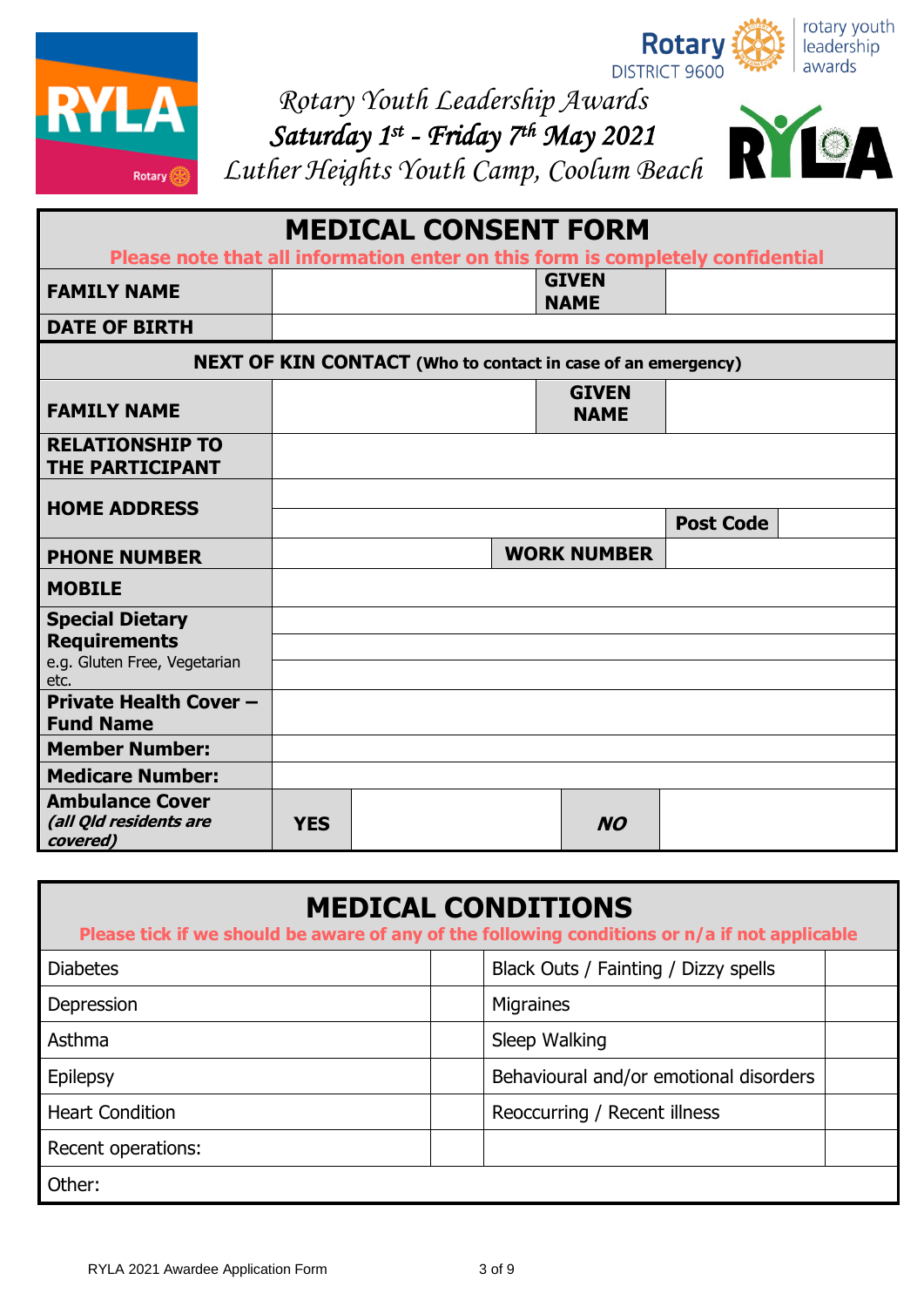## **Do you take regular medication? Please provide details below:**

**Please note, you are required to bring any necessary medication to RYLA with you and ensure your supply is enough to last the week. Additionally, please bring your own paracetamol, ibuprofen, antihistamine and cold & flu medication (just in case).** 

# **SWIMMING ABILITY**

Competent Swimmer

Fair Swimmer

Cannot Swim

|                 | Do you believe there is anything else we need to be aware about? |
|-----------------|------------------------------------------------------------------|
|                 | <b>No</b>                                                        |
|                 | Yes                                                              |
| <b>Details:</b> |                                                                  |
|                 |                                                                  |
|                 |                                                                  |
|                 |                                                                  |
|                 |                                                                  |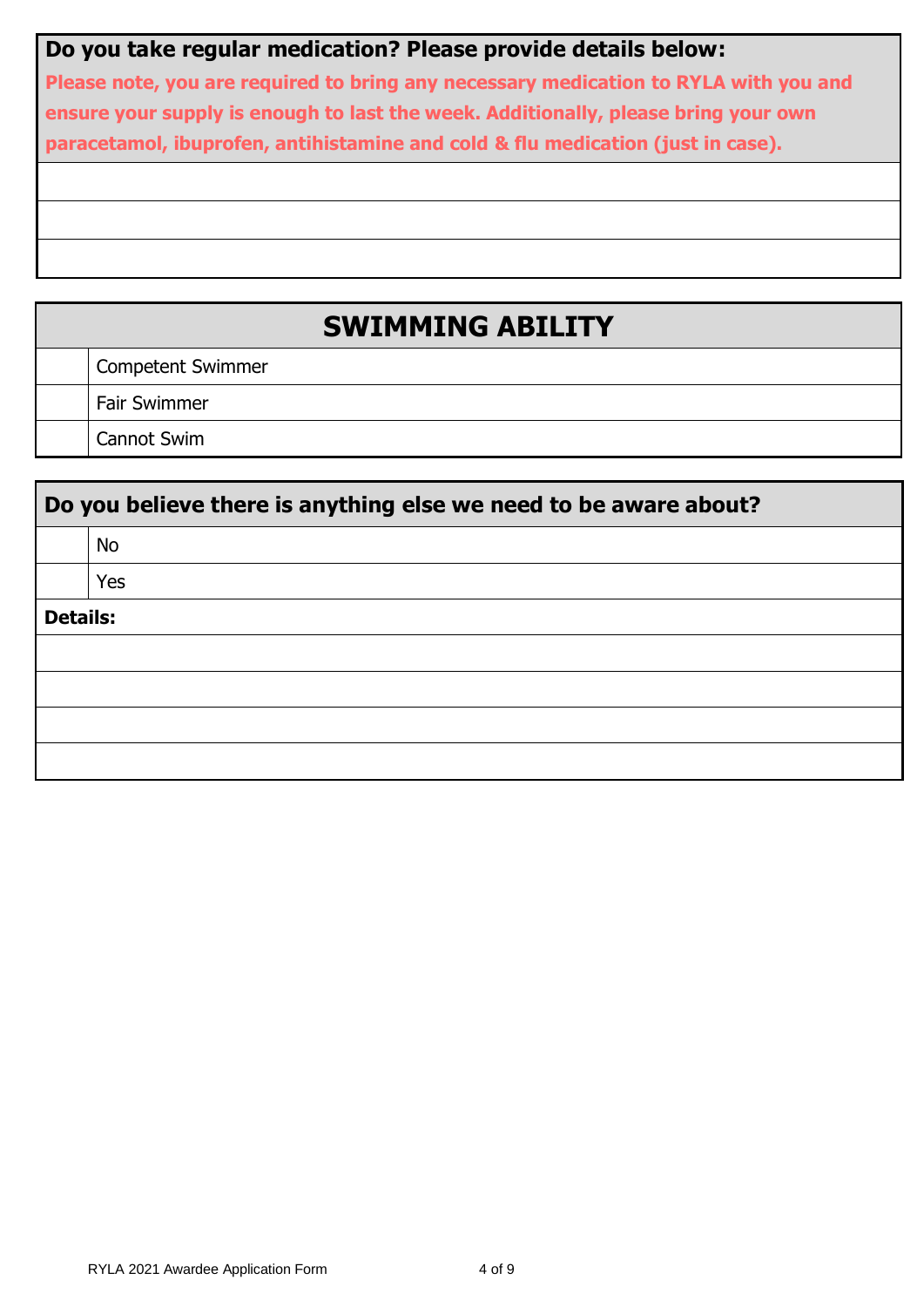







# **DEED OF AGREEMENT, ACKNOWLEDGEMENT, COMMITMENT, RELEASE AND INDEMNITY**

I, \_\_\_\_\_\_\_\_\_\_\_\_\_\_\_\_\_\_\_\_\_\_\_\_\_\_\_\_\_\_\_\_\_\_\_\_\_\_\_\_\_\_\_\_\_\_\_\_\_\_\_\_\_\_\_\_\_\_\_\_\_\_\_\_\_\_\_\_\_\_\_\_\_\_\_\_ of

\_\_\_\_\_\_\_\_\_\_\_\_\_\_\_\_\_\_\_\_\_\_\_\_\_\_\_\_\_\_\_\_\_\_\_\_\_\_\_\_\_\_\_\_\_\_, in the State of Queensland Australia have executed this

deed poll in consideration of Rotary assessing my application for selection as a 2021 RYLA awardee and state:

#### **RECITALS:**

- (A) this deed forms part of my application for selection as an awardee to attend the 2021 RYLA Training Seminar to be conducted by Rotary in Rotary District 9600 at the venue; and
- (B) I have executed this deed to record the terms of the various agreements, acknowledgements, commitments, releases, indemnities and guidelines which will apply to and bind me if I am selected to be an awardee

#### **1. Definitions**

In this deed, unless the context requires otherwise:

- (a) "**awardee**" means a successful RYLA applicant selected as an awardee to attend the seminar;
- (b) "**Claim**" means all sums of money, accounts, claims, actions, proceedings, demands, liabilities and expenses (including legal costs on a solicitor and own client basis) however arising from or in connection with injury or damage to any property or person (whether fatal or otherwise) as a consequence of or arising in any way from my participation in the seminar whether or not such injury or damage is due wholly or in part to any negligent act, breach of duty, default and/or omission on the part of any one or more of the seminar staff and/or the other awardees;
- (c) "**my application**" means the documents and materials referred to in Clauses 2(c) and 2(d) of this deed which I have filled out, completed, signed and/or, if the case requires, caused to be returned or provided to Rotary in accordance with its requirements as my application for selection as an awardee;
- (d) "**my personal information**" means all the personal information relating to me and my circumstances contained in my application;
- (e) "**programmed activities**" means the various activities included in the seminar programme and, for the avoidance of doubt, the expression includes the activities called "the Luther Heights outdoor activities;
- (f) "**relevant health and associated personal information**" includes those items of my personal information which relate to sickness, disability, inability, impairment, ailment, complaint, infection, indisposition, infirmity, malady, disorder, upset, problem, abnormality, illness, disease, syndrome, addiction, as well as any health, physical, mental, dental, surgical and/or prosthetic or other circumstance, issue or concern) from which I suffer and/or by which I am afflicted and which has the potential to adversely affect or impact upon: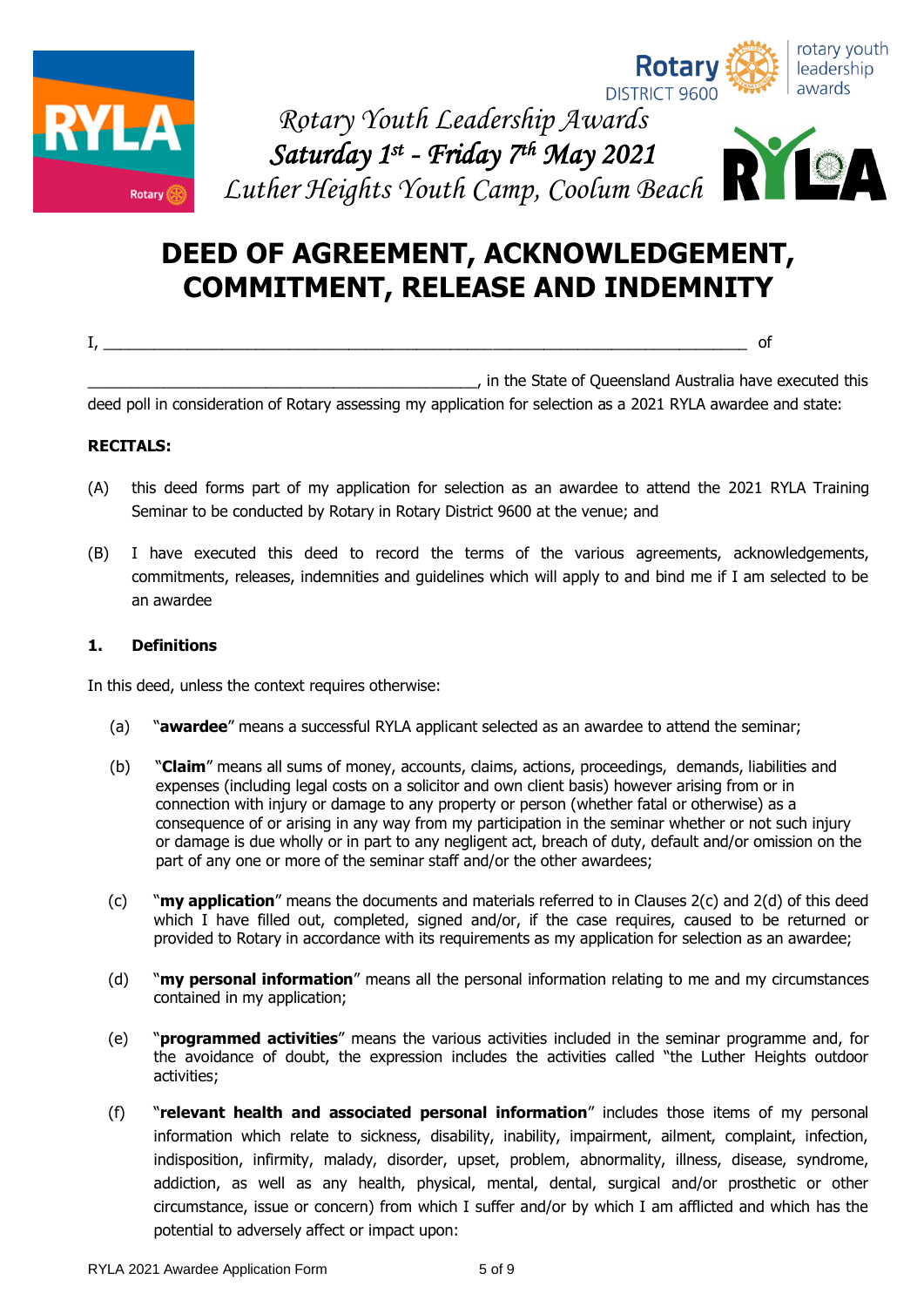- (A) me, my wellbeing or my ability to participate in and/or contribute meaningfully to the programmed activities during the seminar; and/or
- (B) other awardees, or seminar staff, their wellbeing or ability to participate in and/or contribute meaningfully to the programmed activities during the seminar;

#### (g) "**Rotary**" means **Rotary International District 9600 Limited ACN 125 588 696;**

- (h) "**Rotary's purposes**" means the purposes stated in clause 3(b)(iii) of this deed;
- (i) "**RYLA**" means the youth programme of Rotary International called Rotary Youth Leadership Awards.
- (j) "**seminar**" means the 2021 RYLA Training Seminar to be conducted by Rotary at the venue;
- (k) "**seminar staff**" includes Rotary together with its directors, officers, committee chairs, members, leaders, principals, employees, agents, presenters, domestic and in-house staff, stakeholders, contractors, volunteers and other human resources engaged in the conduct of the seminar;
- (l) "**venue**" means Luther Heights Youth Camp, Coolum Beach at which the seminar is to be conducted by Rotary from  $1^{st}$  May 2021 to  $7^{th}$  May 2021;

#### **2. My application, Agreements, Acknowledgments, Authorities and Commitments**

I do, as the case requires, agree and/or acknowledge my awareness of, and/or my commitment to and/or, declare that:

- (a) I have received from Rotary, read and understood in their entirety the application form which forms part of my application and all other documents and material provided to me by Rotary relating to Rotary's 2021 RYLA awards and the seminar; and
- (b) I have filled out, completed and/or, if the case required, signed and/or executed (in the manner and as and where requested by Rotary) so much of that application form and those other documents and that material as I received from Rotary and as Rotary has requested I fill out, complete, sign and/or execute; and
- (c) I have returned or provided to Rotary (or, as the case requires, delivered to my employer for return or to be provided to Rotary) duly filled out, completed and/or, if the case required, signed and/or executed (in the manner and as and where requested by Rotary) so much of that application form and those other documents and that material as Rotary has requested me to return or provide; and
- (d) I have provided Rotary with such further documents, information and/or material as it has requested of me (if any) to enable my application to be fully completed and evaluated;
- (e) I have accordingly, of my own volition, sought selection by Rotary as an awardee;
- (f) I am informed by Rotary of the nature of the programmed activities included in the seminar programme at the venue during the seminar and acknowledge I am aware that some of the programmed activities may involve inherent risks, including risk of injury to life or death and/or damage to property;
- (g) that in undertaking any of the programmed activities, I do so at my own risk and on my own initiative;
- (h) I am aware that Rotary has limited personal accident insurance cover for seminar participants.
- (i) In the event of an accident or illness, I authorise the seminar staff to obtain or administer any medical assistance or treatment that I may reasonably require, including contacting or consulting with my doctor.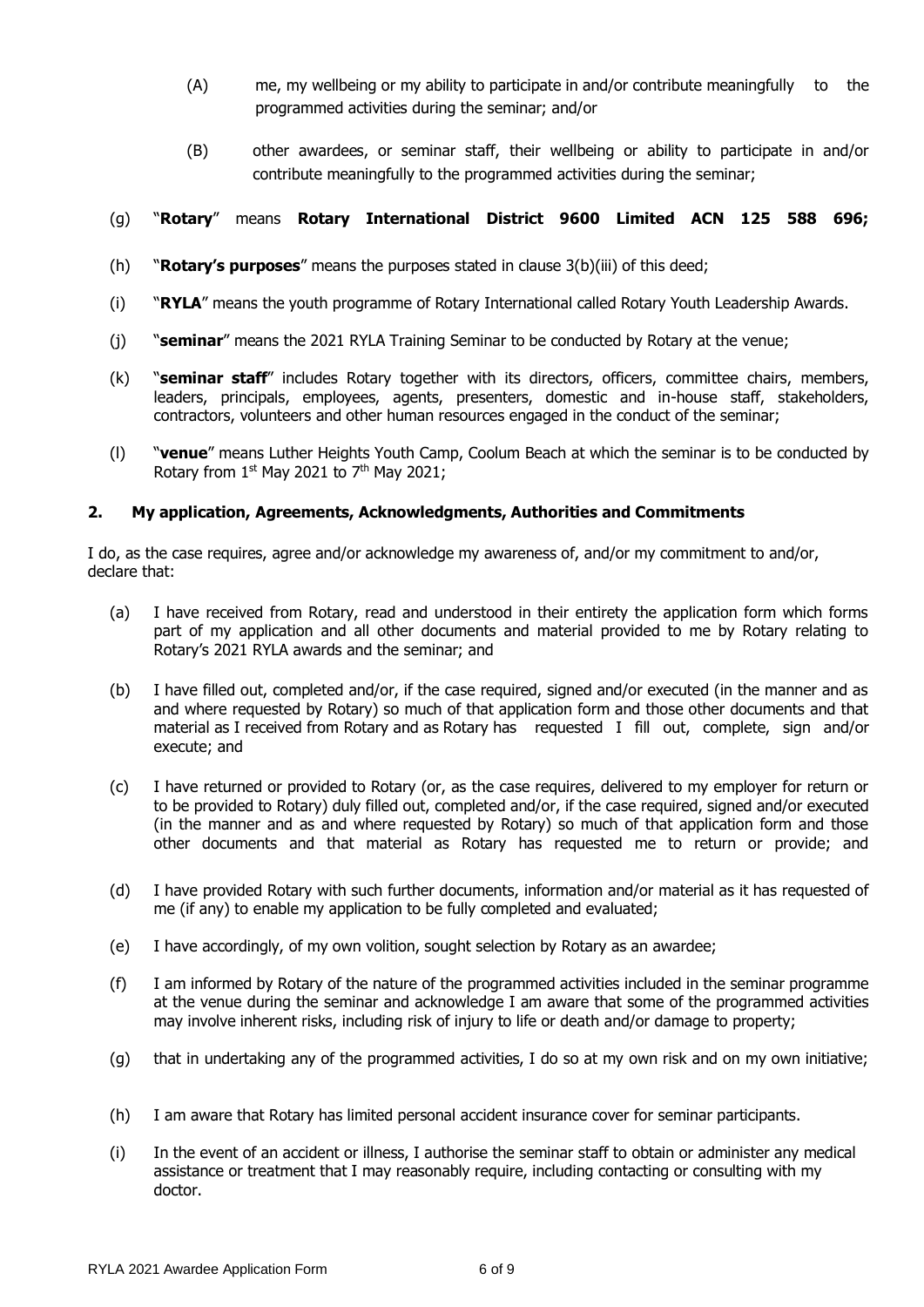- (j) I accept liability for all reasonable costs incurred by Rotary in obtaining such medical assistance or treatment (including any transportation costs) and undertake to reimburse Rotary the full amount of those costs.
- (k) I have provided all relevant details of my medical and physical needs.

#### **3. Personal Information**

I acknowledge, agree, declare and confirm that:

- (a) in the course of completing my application (as requested by Rotary) and submitting it to Rotary, I have disclosed many items of personal information to Rotary,
- (b) my personal information so disclosed:
	- (i) is true and correct, full and complete;
	- (ii) discloses personal information (including all my relevant health and associated personal information) reasonably required by Rotary to fully and accurately complete my application and allow Rotary to evaluate my application;
	- (iii) was sought by Rotary and is made available by me voluntarily to Rotary and other seminar staff for the principal purposes of:
		- (A) assessing my suitability for selection as an awardee including my capacity to gainfully and beneficially participate in the programmed activities during the seminar effectively with the other awardees and the seminar staff
		- (B) if my application is successful, facilitating:
			- (I) an effective engagement for me with the seminar staff and the other awardees during the seminar in a manner designed to achieve appropriate, safe, productive, effective and beneficial outcomes for me, the other awardees and the seminar staff; and
			- (II) an appropriate standard of programme and activities, food and refreshments, accommodation and facilities for the awardees during the seminar; and
		- (C) regularly reviewing and updating Rotary's policies and procedures for future such seminars to take account of new laws and technology, changing social and community standards and expectations, and changing operations and practices of Rotary International to ensure they remain relevant and appropriate in their changing environments.
	- (iv) is reasonably required by the seminar staff for Rotary's purposes stated in clause 3(b)(iii) above;
- (c) I have not omitted or excluded from my application nor otherwise failed to disclose any item, matter, detail, or issue of my personal information which I should reasonably, in all the circumstances, have disclosed in my application;
- (d) any failure on my part to disclose a relevant item of my personal information constitutes a breach of a fundamental condition precedent to my participation or, as the case requires, continuing participation in the seminar and upon the occurrence or discovery of any such failure to disclose, then the provisions of Clauses 4 and 5 apply forthwith to release, discharge, and indemnify each and every party entitled to benefit under those clauses in respect of each and every claim arising as a consequence of or in any way arising out of any such failure to disclose.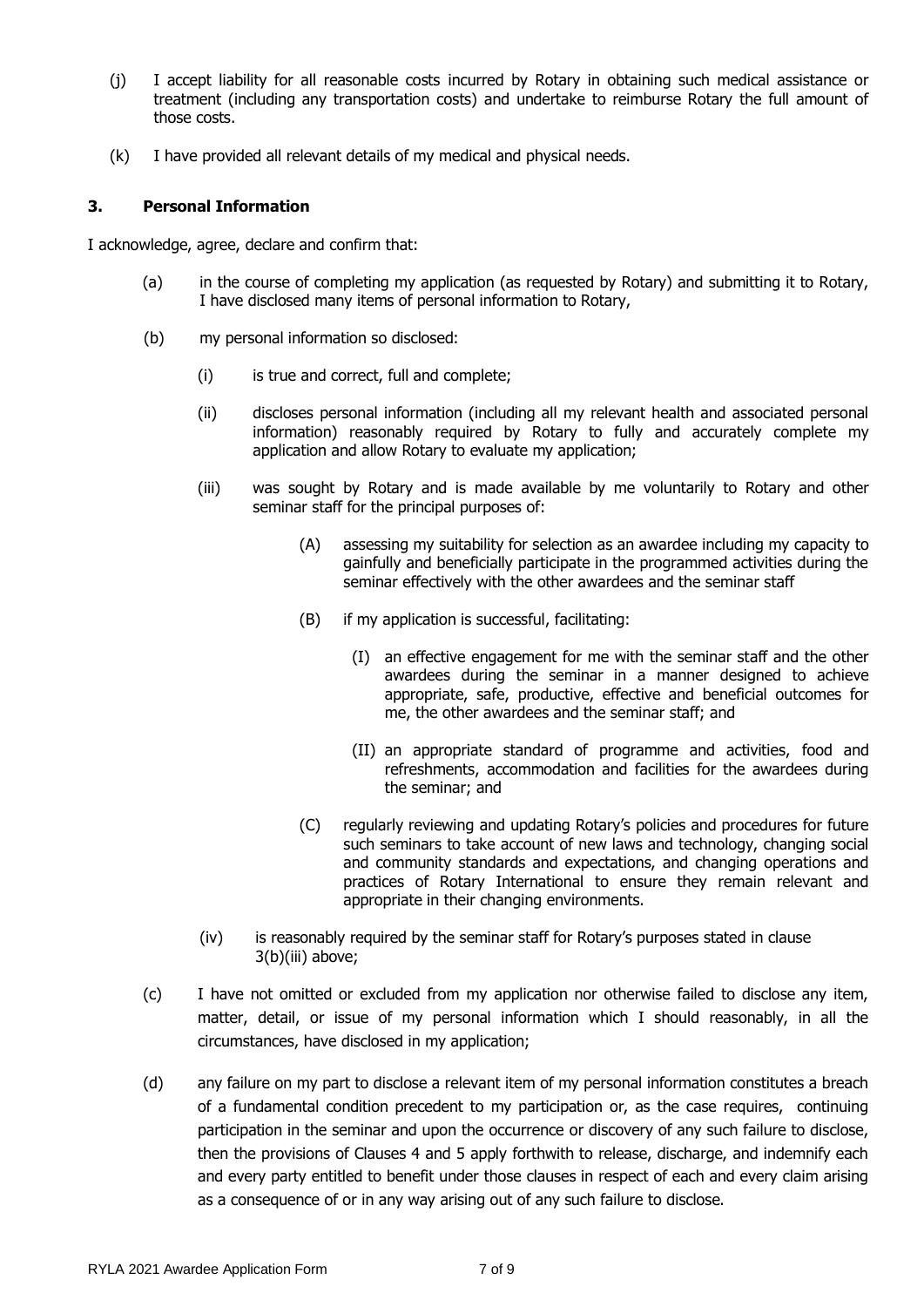#### **4. Release, discharge and Indemnity:**

If, and only if, I am selected as an awardee, I further acknowledge, agree and declare that:

- (a) it is a condition of my selection that each and every of the seminar staff be released and discharged and indemnified by me from and against all claims; and
- (b) in consideration of my selection as an awardee, I do hereby:
	- (i) release and discharge absolutely each and every of the seminar staff from all claims;
	- (ii) indemnify each and every of the seminar staff from and against all claims.
- (c) further acknowledge and agree that my selection (if any) as an awardee is the consequence of the exercise of my own free will and desire that I apply for and be selected by Rotary as an awardee;

### **5. Capacity of Applicant**

I state and declare that I am 18 years of age or older and am lawfully able to enter into and/or, cause myself to be bound by this deed, its agreements, declarations, acknowledgements, commitments, releases, indemnities and schedule.

#### **6. Seminar Guidelines**

I have read, understand and agree to accept and be bound by the guidelines as set out in the attached D9600 RYLA Seminar Guidelines Schedule to this deed as amended from time to time during the seminar.